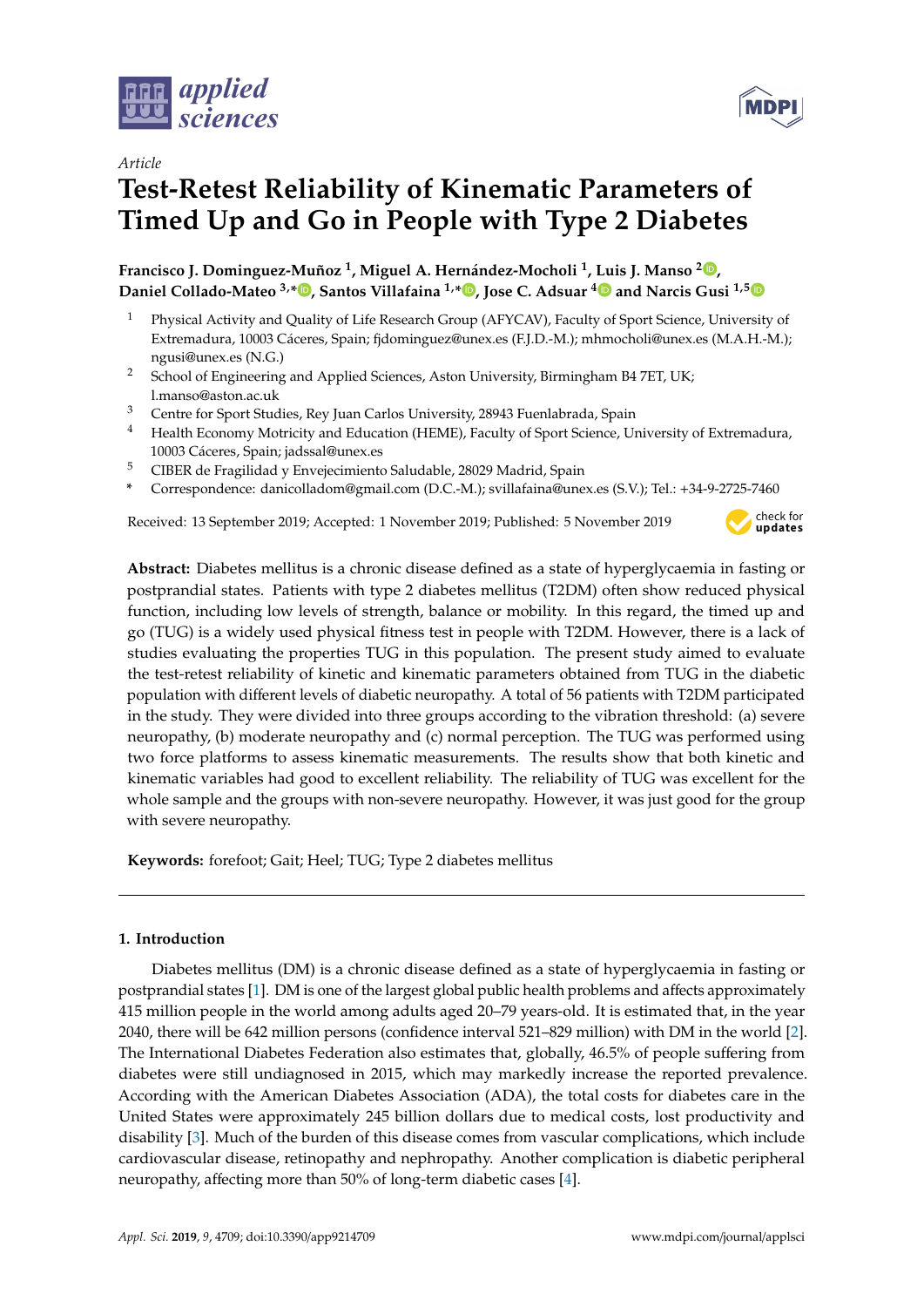Diabetic neuropathy is characterised by progressive degeneration that primarily affects

small-diameter cutaneous nociceptive fibres [\[5\]](#page-8-0). It may also affect motor fibres, which can cause muscular weakness. In this regard, persons with DM have a reduction of 17% and 14% in the strength of the flexor and extensor muscles of the knee, respectively [\[6\]](#page-8-1). Somatosensory feedback is a relevant factor to maintain balance and there is strong evidence showing that diabetic neuropathy affects this source of information, leading to alterations in postural and gait performance [\[7\]](#page-8-2). In this regard, previous studies have demonstrated that the main sources of deterioration in the balance in persons with type 2 DM (T2DM) are deficits in the proprioception of the foot and the ankle [\[8\]](#page-8-3), or a loss of sensitivity in the feet [\[9\]](#page-8-4).

The neurologic exam of the lower limb is the most important aspect in the clinical diagnosis of diabetic neuropathy [\[10\]](#page-8-5). The loss of foot vibration perception is associated with an increased risk of foot ulceration in people with diabetes [\[11\]](#page-8-6). In this regard, Abbott et al. [\[12\]](#page-8-7) showed that each one-unit increment in the foot vibration threshold increases the risk of foot ulceration by more than 5% in a single year period. Therefore, the foot vibration threshold is a very relevant variable in the diabetic population.

Previous studies have demonstrated a relationship between the foot vibration threshold and the risk of falling [\[13\]](#page-8-8), gait speed [\[14\]](#page-8-9) and mobility disability [\[15\]](#page-8-10). Although balance and mobility tests are of great interest in DM studies due to the association with the risk of falling and the ability to perform activities of daily living, a recent systematic review showed that there is a lack of studies evaluating the properties of these tests when they are conducted in the diabetic population [\[16\]](#page-8-11).

Therefore, the main objective of this study was to evaluate the test-retest reliability of the kinetic and kinematic parameters obtained from one of the most widely used tests for assessing balance and mobility, the timed up and go (TUG), in people suffering from T2DM. The second objective was to calculate the reliability of TUG according to the severity of peripheral neuropathy (assessed through an evaluation of the foot vibration threshold).

## **2. Materials and Methods**

#### *2.1. Participants*

A total of 56 patients with DM participated in the study. Of these, 40 were men and 16 were women. The following inclusion criteria were: (a) diagnosed with T2DM, (b) affected by at least one risk factor of diabetic neuropathy: (1) being overweight, (2) a former smoker, (3) diagnosed with diabetic nephropathy and (4) diagnosed with diabetic retinopathy, (c) levels of glycated haemoglobin higher than 5.7%, and (d) have read and signed the written informed consent. In addition to these inclusion criteria, some exclusion criteria were defined: (a) pregnancy, (b) the use of psychotropic or chemotherapeutic medications, (c) affected by other diseases that may influence balance and gait, such as Parkinson's disease, and (d) patients with a high risk of non-diabetic neuropathy (HIV or uraemia). The protocol of the present study was approved by the Committee of Bioethics of the University and was developed in accordance with the updated Helsinki Declaration and the national legislation on bioethics, biomedical research and personal data confidentiality.

#### *2.2. Procedure*

After reading and signing the written informed consent, participants were measured and weighed. They were also asked about their age and years since diagnosis. Then, the vibration threshold was evaluated and, finally, the TUG was conducted after a light warm-up.

The foot vibration threshold was assessed using a Biothensiometer Vibratron II (Physitemp Instruments, Inc. Clifton; New Jersey; USA). This device drives vibration to modules A and B placed under the feet of the participant. Each module has a vibrating pole on the top, which vibrates at a frequency of 120 Hz. Therefore, the vibration threshold is determined by modifying the amplitude. These vibration units are related to the amplitude of the movement in microns according to the formula: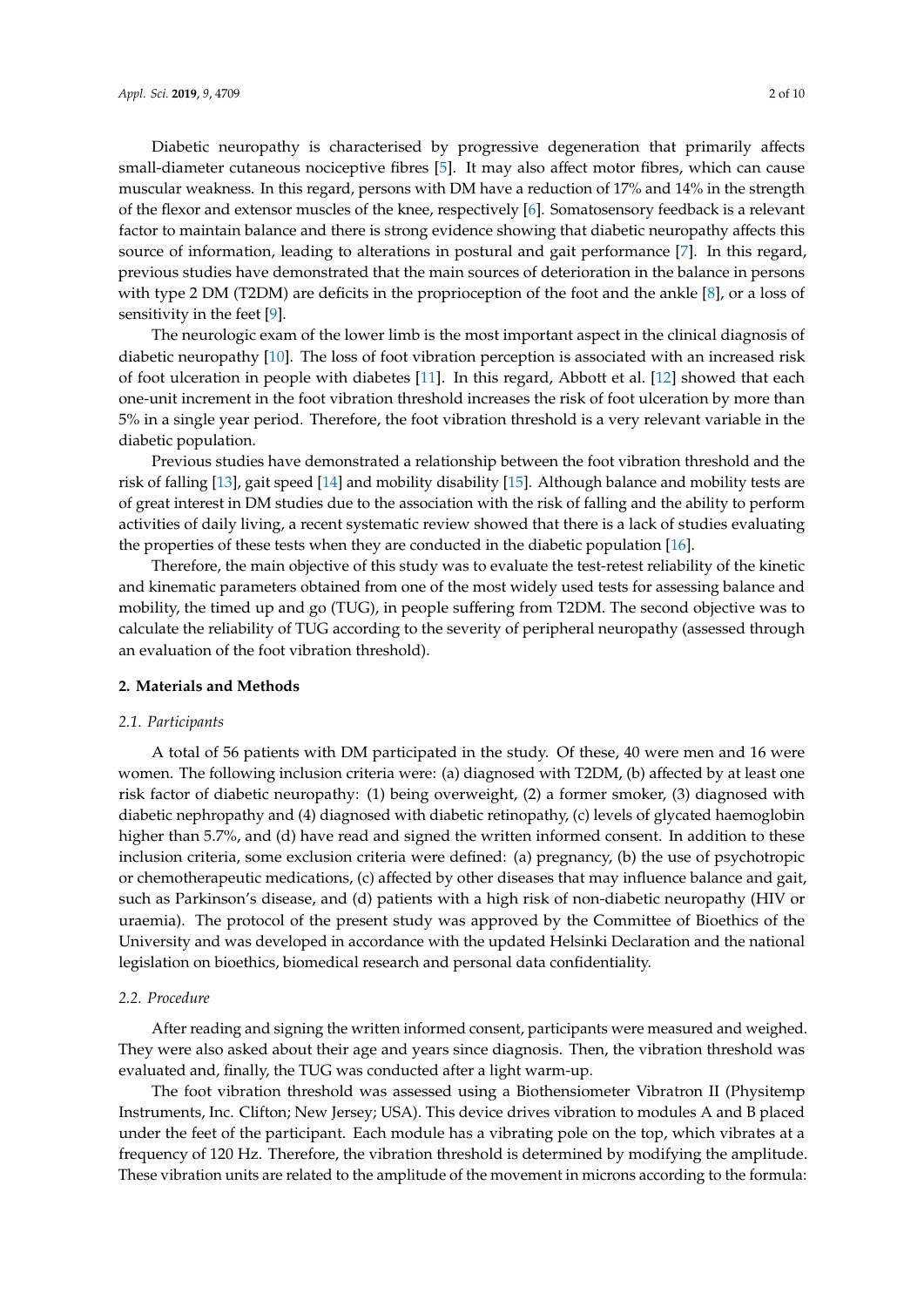$A = x^2/2$  (where x is the vibration units (vu) and A is the amplitude in microns ( $\mu$ m)). The present study used the protocol the 'force two alternative choices procedure', which is one of the two methods suggested by the manufacturer. Participants were asked to place their first toe on the vibrating pole. The procedure started when the participant felt the vibration in the left or right toe. After that, the amplitude was reduced progressively until the participant was not able to tell which pole was vibrating. When the participant failed to detect vibration, the amplitude of the vibration was increased. The vibration threshold was then calculated using the last five rights and wrongs, but omitting the extreme low and high values. The average of the remaining eight values was then computed to calculate the vibration threshold [\[17\]](#page-8-12).

TUG was performed three times, with a 5-min rest in between. The first repetition was for familiarisation, the second was the test measure and the third was the retest measure. All participants performed a light warm-up which included walking and joint mobility for 5 min. In the TUG, two force platforms (Kistler, NY, USA) were placed between the chair and the mark where participants had to turn around. Therefore, participants stepped on the platforms before and after reaching the mark placed at 3 m. The time required to complete the full test was assessed manually with a stopwatch by an expert rater.

Variables obtained from the force platforms included the duration of (a) the double support phase (both feet on the platforms), (b) left support (only the left foot on the platforms) and (c) right support (only the right foot on the platforms), as well as the left and right peak forces from the forefoot and the heel.

The results are presented for the whole sample  $(n = 56)$ , and also according to the degree of neuropathy based on vibration perception, i.e., severe neuropathy (*n* = 22), moderate neuropathy  $(n = 22)$  and normal perception  $(n = 12)$ . To classify patients into one of the three groups, the cut-off points suggested by normative values of the manual of the measuring device were considered.

#### *2.3. Statistical Analysis*

Descriptive statistics included mean and standard deviation (SD) of age, weight, glycated haemoglobin, years since T2DM diagnosis, body mass index and vibration threshold were calculated for the whole sample and divided into women or men. Parametric and non-parametric tests were conducted based on the results of Shapiro-Wilk and Kolmogorov-Smirnov tests.

Differences between test and retest were evaluated using the paired samples t-test or Wilcoxon signed rank test when appropriate. The time spent to complete the TUG, the duration of phases and the forces registered by the force platforms were included in those analyses to compare the test and retest results.

Reliability analyses were conducted in accordance with the recommendations of Weir [\[18\]](#page-8-13). An intraclass correlation coefficient (ICC) of 3.1 (two-way mixed, single measures) with a 95% CI for test and retest [\[19\]](#page-8-14) was selected. Both absolute and relative reliability were computed. The standard test and retest [19] was selected. Both absolute and relative reliability were computed. The standard<br>error of measurement (SEM) was calculated as *SEM* = *SD* √1−*ICC* where SD is the mean SD of the three repetitions, while the smallest real difference (SRD) was  $SRD = 1.96 \times SEM \times \sqrt{2}$ . These measures were converted into percentages (%SEM and %SRD, respectively) to enable comparisons with other investigations.

## **3. Results**

#### *3.1. Participant Characteristics*

Table [1](#page-3-0) summarises the participant characteristics. A total of 40 men and 16 women aged 64.52 (8.41) and 67.43 (8.86), respectively, participated in the present study. The mean weight of the whole sample was 80.08 (17.59) kg and the body mass index (BMI) was 28.81 (4.40) kg/m<sup>2</sup>. The mean vibration threshold was 4.27 (1.90) for women and 5.75 (2.50) for men.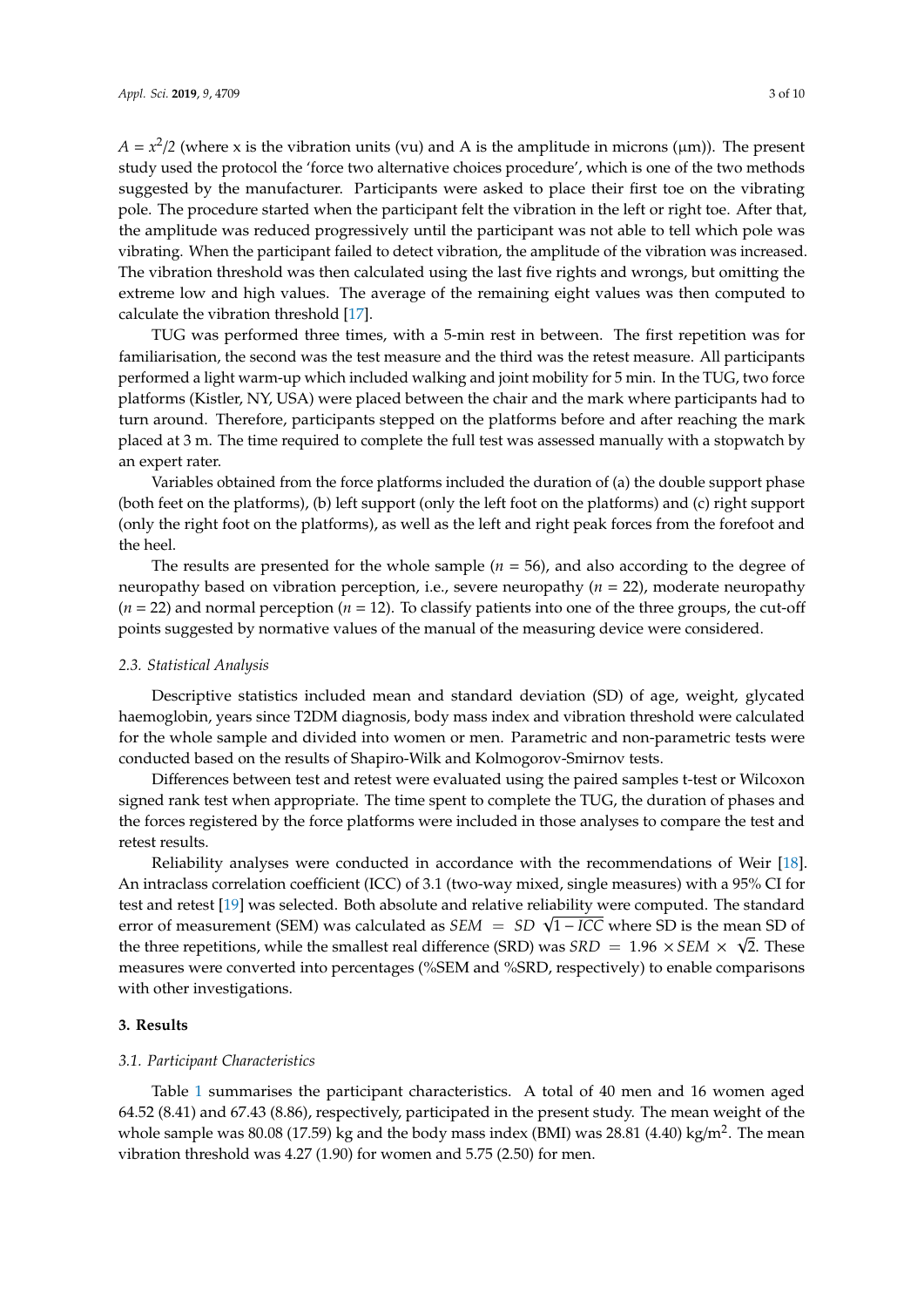<span id="page-3-0"></span>

|                          | All Participants ( $n = 56$ ) | Men $(n = 40)$ | Women $(n = 16)$ |
|--------------------------|-------------------------------|----------------|------------------|
| Age (years)              | 65.35(8.56)                   | 64.52(8.41)    | 67.43 (8.86)     |
| Weight (kg)              | 80.08 (17.59)                 | 85.26 (18.03)  | 67.11(6.14)      |
| Glycated haemoglobin (%) | 6.66(0.91)                    | 6.67(0.90)     | 6.63(0.94)       |
| Years since diagnosis    | 9.10(7.43)                    | 9.07(6.52)     | 9.18(9.59)       |
| BMI (kg/m <sup>2</sup> ) | 28.81 (4.40)                  | 29.24 (4.84)   | 27.73 (2.85)     |
| Vibration threshold (vu) | 5.33(2.42)                    | 5.75(2.50)     | 4.27(1.90)       |
|                          |                               |                |                  |

**Table 1.** Participant characteristics.

BMI: body mass index; vu: vibration units.

## *3.2. Kinematic Variables of the Timed Up and Go*

Table [2](#page-3-1) summarises the mean duration of the walking phases in the TUG. The results from the paired samples *t*-test or Wilcoxon signed rank test showed that there were significant differences between the test and retest values in some of the variables, including the time required to complete the TUG and the duration of the left support before reaching the mark for the whole sample. These differences were also observed in the group with severe neuropathy.

<span id="page-3-1"></span>**Table 2.** Differences between test and retest on the duration of the walking phases in the entire sample and in participants with (a) severe neuropathy, (b) moderate neuropathy and (c) normal perception.

|                    | <b>Test Measurement</b>                                  | <b>Test</b> | Retest     | $p$ -Value <sup>a</sup> |
|--------------------|----------------------------------------------------------|-------------|------------|-------------------------|
|                    | TUG(S)                                                   | 8.10 (1.37) | 7.80(1.28) | < 0.001                 |
|                    | Double support phase duration (before reaching the mark) | 0.09(0.02)  | 0.09(0.02) | $0.341$ <sup>a</sup>    |
|                    | Double support phase duration (after reaching the mark)  | 0.10(0.02)  | 0.10(0.02) | 0.483 <sup>a</sup>      |
| GENERAL $(n = 56)$ | Right support duration (before reaching the mark)        | 0.62(0.09)  | 0.60(0.09) | $0.047$ $^{\rm a}$      |
|                    | Left support duration (before reaching the mark)         | 0.62(0.09)  | 0.60(0.08) | 0.005 <sup>a</sup>      |
|                    | Right support duration (after reaching the mark)         | 0.62(0.08)  | 0.61(0.08) | 0.261                   |
|                    | Left support duration (after reaching the mark)          | 0.63(0.09)  | 0.63(0.10) | 0.399a                  |
|                    | TUG(S)                                                   | 8.36(1.40)  | 7.94(1.10) | 0.007                   |
|                    | Double support phase duration (before reaching the mark) | 0.09(0.02)  | 0.09(0.02) | 0.463 <sup>a</sup>      |
|                    | Double support phase duration (after reaching the mark)  | 0.10(0.02)  | 0.10(0.02) | 0.637 <sup>a</sup>      |
| SEVERE $(n = 22)$  | Right support duration (before reaching the mark)        | 0.62(0.09)  | 0.60(0.08) | 0.117 <sup>a</sup>      |
|                    | Left support duration (before reaching the mark)         | 0.63(0.08)  | 0.60(0.06) | 0.020 <sup>a</sup>      |
|                    | Right support duration (after reaching the mark)         | 0.62(0.06)  | 0.62(0.06) | 0.610                   |
|                    | Left support duration (after reaching the mark)          | 0.62(0.06)  | 0.63(0.08) | 0.986 <sup>a</sup>      |
|                    | TUG(S)                                                   | 7.92(1.47)  | 7.69(1.54) | 0.016                   |
|                    | Double support phase duration (before reaching the mark) | 0.09(0.03)  | 0.09(0.02) | 0.930 <sup>a</sup>      |
| <b>MODERATE</b>    | Double support phase duration (after reaching the mark)  | 0.10(0.02)  | 0.10(0.03) | 0.974a                  |
| $(n = 22)$         | Right support duration (before reaching the mark)        | 0.61(0.10)  | 0.60(0.11) | 0.443 <sup>a</sup>      |
|                    | Left support duration (before reaching the mark)         | 0.60(0.11)  | 0.60(0.11) | 0.750 <sup>a</sup>      |
|                    | Right support duration (after reaching the mark)         | 0.61(0.10)  | 0.61(0.10) | 0.697                   |
|                    | Left support duration (after reaching the mark)          | 0.64(0.12)  | 0.64(0.12) | 0.650 <sup>a</sup>      |
|                    | TUG(S)                                                   | 7.94(1.16)  | 7.74(1.15) | 0.095                   |
| NORMAL $(n = 12)$  | Double support phase duration (before reaching the mark) | 0.09(0.01)  | 0.08(0.01) | 0.260 <sup>a</sup>      |
|                    | Double support phase duration (after reaching the mark)  | 0.10(0.01)  | 0.09(0.02) | $0.164$ <sup>a</sup>    |
|                    | Right support duration (before reaching the mark)        | 0.63(0.09)  | 0.61(0.07) | 0.153 <sup>a</sup>      |
|                    | Left support duration (before reaching the mark)         | 0.62(0.06)  | 0.59(0.06) | 0.025 <sup>a</sup>      |
|                    | Right support duration (after reaching the mark)         | 0.61(0.05)  | 0.60(0.06) | 0.235                   |
|                    | Left support duration (after reaching the mark)          | 0.63(0.08)  | 0.62(0.09) | 0.312 <sup>a</sup>      |

<sup>a</sup> *p*-values obtained from the Wilcoxon signed rank test.

Reliability parameters for the total time required to complete the TUG and duration of phases can be observed in Table [3.](#page-4-0) The ICC was good (0.70 to 0.90) or excellent (>0.90) for almost every variable and group. The best reliability was obtained for the time required to complete the TUG, which was excellent in the two groups with non-severe neuropathy, while it was just good in the group with severe neuropathy.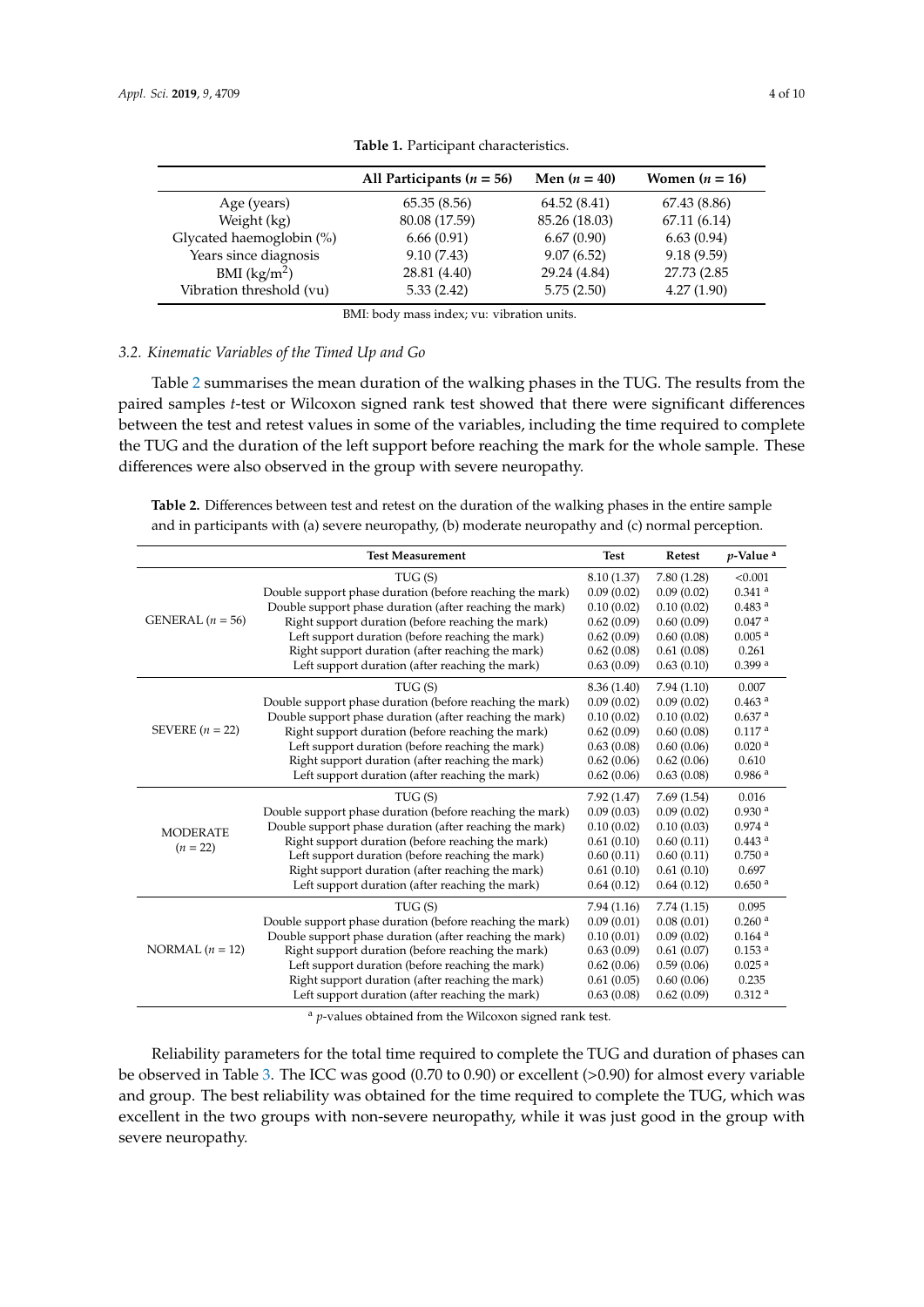|                    | <b>Test Measurement</b>                           | <b>ICC (95% CI)</b>    | SEM (s) | $SEM$ $%$ | SRD (s) | <b>SRD</b> (%) |
|--------------------|---------------------------------------------------|------------------------|---------|-----------|---------|----------------|
|                    | TUG(S)                                            | $0.927(0.878 - 0.956)$ | 0.36    | 4.52      | 0.99    | 12.55          |
|                    | Double support phase duration (going)             | $0.760(0.623 - 0.852)$ | 0.01    | 14.07     | 0.03    | 39.02          |
|                    | Double support phase duration (return)            | $0.801(0.683 - 0.878)$ | 0.01    | 10.73     | 0.03    | 29.74          |
| GENERAL $(n = 56)$ | Right support duration (before reaching the mark) | $0.865(0.781 - 0.919)$ | 0.03    | 5.74      | 0.09    | 15.93          |
|                    | Left support duration (before reaching the mark)  | $0.845(0.749 - 0.906)$ | 0.03    | 5.80      | 0.09    | 16.08          |
|                    | Right support duration (after reaching the mark)  | $0.876(0.798 - 0.925)$ | 0.02    | 4.71      | 0.08    | 13.05          |
|                    | Left support duration (after reaching the mark)   | $0.860(0.772 - 0.915)$ | 0.03    | 5.77      | 0.10    | 16.01          |
|                    | TUG(S)                                            | $0.870(0.714 - 0.944)$ | 0.45    | 5.54      | 1.25    | 15.37          |
|                    | Double support phase duration (going)             | $0.855(0.684 - 0.937)$ | 0.01    | 10.75     | 0.02    | 29.81          |
|                    | Double support phase duration (return)            | $0.853(0.678 - 0.936)$ | 0.01    | 7.60      | 0.02    | 21.07          |
| SEVERE $(n=22)$    | Right support duration (before reaching the mark) | $0.782(0.544 - 0.903)$ | 0.04    | 6.58      | 0.11    | 18.25          |
|                    | Left support duration (before reaching the mark)  | $0.730(0.454 - 0.879)$ | 0.04    | 6.63      | 0.11    | 18.38          |
|                    | Right support duration (after reaching the mark)  | $0.853(0.678 - 0.936)$ | 0.02    | 4.07      | 0.07    | 11.30          |
|                    | Left support duration (after reaching the mark)   | $0.727(0.448 - 0.877)$ | 0.03    | 6.01      | 0.10    | 16.66          |
|                    | TUG(S)                                            | $0.963(914 - 0.985)$   | 0.29    | 3.727     | 0.80    | 10.31          |
|                    | Double support phase duration (going)             | $0.723(0.441 - 0.875)$ | 0.01    | 18.06     | 0.04    | 50.07          |
| <b>MODERATE</b>    | Double support phase duration (return)            | $0.861(0.695 - 0.940)$ | 0.01    | 10.83     | 0.03    | 30.03          |
| $(n = 22)$         | Right support duration (before reaching the mark) | $0.914(0.805 - 0.964)$ | 0.03    | 5.37      | 0.09    | 14.90          |
|                    | Left support duration (before reaching the mark)  | $0.923(0.824 - 0.967)$ | 0.03    | 5.11      | 0.08    | 14.17          |
|                    | Right support duration (after reaching the mark)  | $0.903(0.781 - 0.959)$ | 0.03    | 5.43      | 0.09    | 15.06          |
|                    | Left support duration (after reaching the mark)   | $0.912(0.800 - 0.962)$ | 0.03    | 5.71      | 0.10    | 15.83          |
| NORMAL $(n = 12)$  | TUG(S)                                            | $0.938(0.800 - 0.982)$ | 0.28    | 3.67      | 0.79    | 10.17          |
|                    | Double support phase duration (going)             | $0.565(0.018 - 0.852)$ | 0.01    | 11.93     | 0.02    | 33.08          |
|                    | Double support phase duration (return)            | $0.511(0.059 - 0.829)$ | 0.01    | 15.04     | 0.04    | 41.69          |
|                    | Right support duration (before reaching the mark) | $0.880(0.636 - 0.964)$ | 0.03    | 4.82      | 0.08    | 13.38          |
|                    | Left support duration (before reaching the mark)  | $0.881(0.639 - 0.964)$ | 0.02    | 3.70      | 0.06    | 10.25          |
|                    | Right support duration (after reaching the mark)  | $0.774(0.387 - 0.929)$ | 0.02    | 4.64      | 0.07    | 12.88          |
|                    | Left support duration (after reaching the mark)   | $0.843(0.543 - 0.952)$ | 0.03    | 5.68      | 0.09    | 15.76          |

<span id="page-4-0"></span>**Table 3.** Test-retest analyses of the duration of the walking phases in the entire sample and in participants with (a) severe neuropathy, (b) moderate neuropathy and (c) normal perception.

## *3.3. Peak Forces from the Heel and the Forefoot in the Timed Up and Go*

Regarding the peak forces from the heel and the forefoot, differences between test and retest were only observed for the right heel and left forefoot forces in the group without neuropathy. For the rest of the variables, the retest was not significantly different than the test (see Table [4\)](#page-4-1).

<span id="page-4-1"></span>**Table 4.** Differences between the test and retest on the peak forces from the heel and the forefoot forces in the entire sample and in participants with (a) severe neuropathy, (b) moderate neuropathy and (c) normal perception.

|                    | <b>Test Measurement in Newtons</b>               | Test            | Retest           | $p$ -Value           |
|--------------------|--------------------------------------------------|-----------------|------------------|----------------------|
|                    | Right forefoot forces (before reaching the mark) | 846.91 (185.68) | 841.62 (192.78)  | $0.525$ <sup>a</sup> |
|                    | Left forefoot forces (before reaching the mark)  | 827.33 (195.94) | 828.06 (187.55)  | $0.562$ <sup>a</sup> |
|                    | Right forefoot forces (after reaching the mark)  | 823.69 (181.65) | 819.28 (174.34)  | 0.707 <sup>a</sup>   |
| GENERAL $(n = 56)$ | Left forefoot forces (after reaching the mark)   | 773.50 (179.97) | 767.44 (179.11)  | 0.458 <sup>a</sup>   |
|                    | Right heel forces (before reaching the mark)     | 881.64 (201.23) | 902.94 (209.41)  | 0.058 <sup>a</sup>   |
|                    | Left heel forces (before reaching the mark)      | 934.64 (217.76) | 944.97 (217.63)  | 0.098 <sup>a</sup>   |
|                    | Right heel forces (after reaching the mark)      | 938.52 (226.32) | 940.87 (211.95)  | 0.579 <sup>a</sup>   |
|                    | Left heel forces (after reaching the mark)       | 937.35 (210.51) | 943.70 (214.06)  | 0.458 <sup>a</sup>   |
|                    | Right forefoot forces (before reaching the mark) | 868.77 (198.23) | 867.59 (215.78)  | 0.833 <sup>a</sup>   |
|                    | Left forefoot forces (before reaching the mark)  | 879.37 (208.31) | 857.73 (204.77)  | $0.291$ <sup>a</sup> |
|                    | Right forefoot forces (after reaching the mark)  | 855.99 (204.95) | 849.56 (204.22)  | 0.615 <sup>a</sup>   |
| SEVERE $(n=22)$    | Left forefoot forces (after reaching the mark)   | 821.39 (199.56) | 820.55 (194.15)  | 0.783 <sup>a</sup>   |
|                    | Right heel forces (before reaching the mark)     | 937.91 (209.96) | 958.33 (237.64)  | $0.485$ <sup>a</sup> |
|                    | Left heel forces (before reaching the mark)      | 994.51 (229.16) | 1004.19 (232.83) | 0.338 <sup>a</sup>   |
|                    | Right heel forces (after reaching the mark)      | 991.13 (263.60) | 973.35 (237.58)  | 0.548 <sup>a</sup>   |
|                    | Left heel forces (after reaching the mark)       | 983.31 (226.01) | 979.73 (219.78)  | 0.783 <sup>a</sup>   |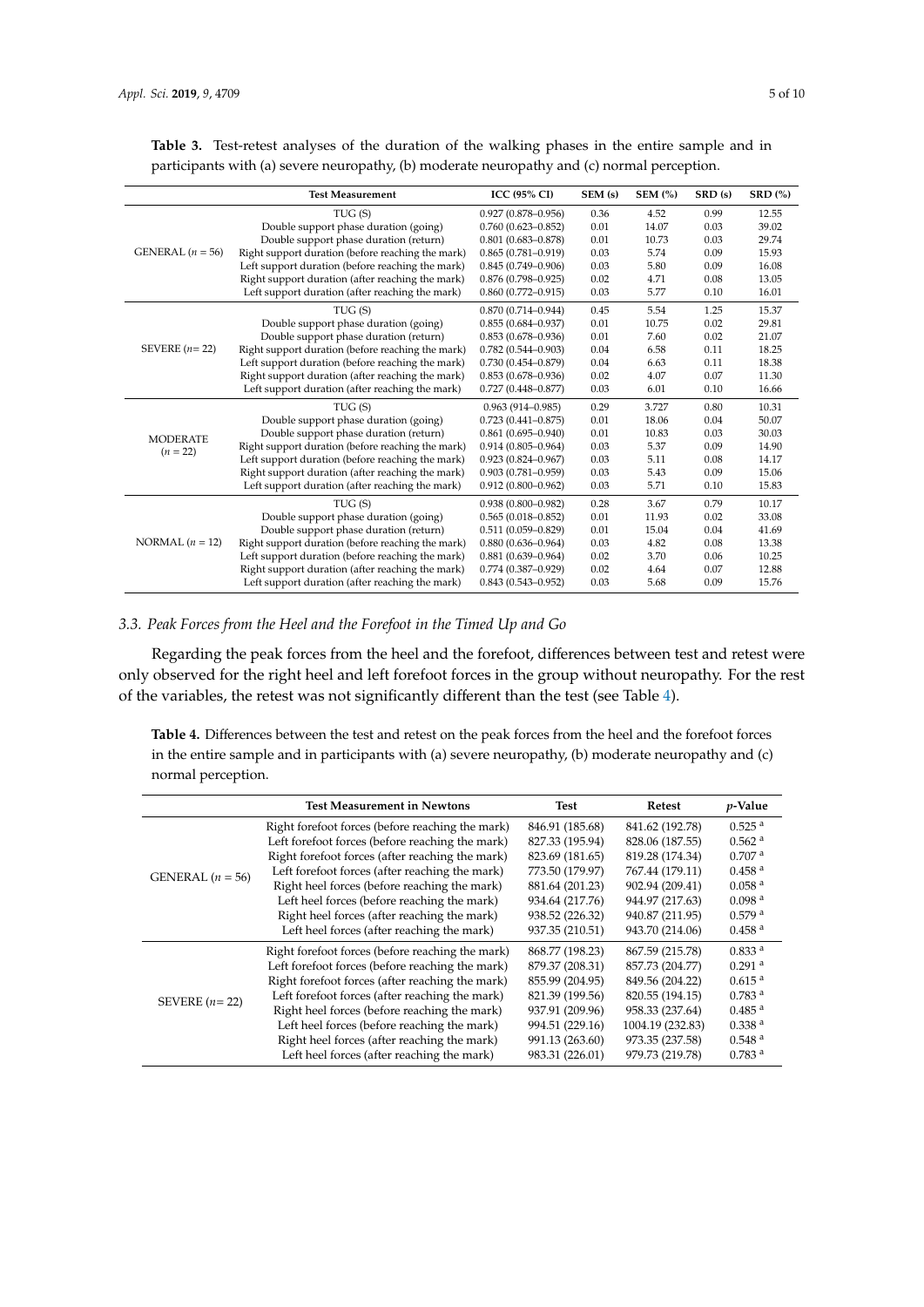| <b>Test Measurement in Newtons</b>               | <b>Test</b>     | Retest          | $p$ -Value           |
|--------------------------------------------------|-----------------|-----------------|----------------------|
| Right forefoot forces (before reaching the mark) | 846.14 (212.30) | 827.06 (207.90) | 0.178 <sup>a</sup>   |
| Left forefoot forces (before reaching the mark)  | 809.70 (215.55) | 819.77 (205.52) | 0.638 <sup>a</sup>   |
| Right forefoot forces (after reaching the mark)  | 820.03 (187.24) | 809.08 (174.89) | 0.527 <sup>a</sup>   |
| Left forefoot forces (after reaching the mark)   | 747.40 (193.17) | 741.54 (185.78) | 0.200 <sup>a</sup>   |
| Right heel forces (before reaching the mark)     | 860.34 (204.46) | 877.55 (202.41) | 0.408 <sup>a</sup>   |
| Left heel forces (before reaching the mark)      | 919.46 (221.58) | 934.12 (221.63) | 0.168 <sup>a</sup>   |
| Right heel forces (after reaching the mark)      | 935.64 (208.33) | 938.26 (211.80) | $0.961$ <sup>a</sup> |
| Left heel forces (after reaching the mark)       | 929.66 (206.01) | 947.18 (225.00) | 0.200 <sup>a</sup>   |
| Right forefoot forces (before reaching the mark) | 808.24 (93.51)  | 820.69 (110.33) | 0.136 <sup>a</sup>   |
| Left forefoot forces (before reaching the mark)  | 764.25 (100.23) | 788.90 (107.78) | 0.006 <sup>a</sup>   |
| Right forefoot forces (after reaching the mark)  | 771.20 (112.84) | 782.47 (102.16) | 0.388 <sup>a</sup>   |
| Left forefoot forces (after reaching the mark)   | 733.56 (83.56)  | 717.58 (113.36) | $0.754$ <sup>a</sup> |
| Right heel forces (before reaching the mark)     | 817.53 (163.63) | 847.94 (150.04) | $0.099$ <sup>a</sup> |
| Left heel forces (before reaching the mark)      | 852.69 (167.82) | 856.27 (153.98) | $0.695$ <sup>a</sup> |
| Right heel forces (after reaching the mark)      | 847.34 (161.18) | 886.09 (160.69) | $0.034$ <sup>a</sup> |
| Left heel forces (after reaching the mark)       | 867.18 (182.55) | 871.26 (178.58) | $0.754$ <sup>a</sup> |
|                                                  |                 |                 |                      |

**Table 4.** *Cont*.

<sup>a</sup> *p*-values obtained from the Wilcoxon signed rank test.

Table [5](#page-5-0) summarises the reliability analyses of the kinetic variables for the whole sample and according to the neuropathy classification. Reliability was excellent (ICC  $> 0.90$ ) in almost every variable and group, except for the left forefoot forces after reaching the mark in the group with normal vibration perception.

<span id="page-5-0"></span>**Table 5.** Test-retest analyses on the peak forces from the heel and the forefoot forces in the entire sample and in participants with (a) severe neuropathy, (b) moderate neuropathy and (c) normal perception.

|                    | <b>Test Measurement in Newtons</b>               | <b>ICC (95% CI)</b>    | SEM (N) | $SEM$ $%$ | SRD (N) | $SRD$ $(\%)$ |
|--------------------|--------------------------------------------------|------------------------|---------|-----------|---------|--------------|
|                    | Right forefoot forces (before reaching the mark) | $0.937(0.894 - 0.962)$ | 47.49   | 5.62      | 131.65  | 15.59        |
|                    | Left forefoot forces (before reaching the mark)  | $0.944(0.906 - 0.967)$ | 45.37   | 5.48      | 125.77  | 15.19        |
|                    | Right forefoot forces (after reaching the mark)  | $0.955(0.925 - 0.974)$ | 37.75   | 4.59      | 104.66  | 12.74        |
| GENERAL $(n = 56)$ | Left forefoot forces (after reaching the mark)   | $0.942(0.903 - 0.966)$ | 43.23   | 5.61      | 119.85  | 15.55        |
|                    | Right heel forces (before reaching the mark)     | $0.946(0.910 - 0.968)$ | 47.71   | 5.34      | 132.25  | 14.82        |
|                    | Left heel forces (before reaching the mark)      | $0.941(0.901 - 0.965)$ | 52.87   | 5.62      | 146.57  | 15.59        |
|                    | Right heel forces (after reaching the mark)      | $0.935(0.892 - 0.961)$ | 55.86   | 5.94      | 154.86  | 16.48        |
|                    | Left heel forces (after reaching the mark)       | $0.955(0.925 - 0.974)$ | 45.03   | 4.78      | 124.82  | 13.27        |
|                    | Right forefoot forces (before reaching the mark) | $0.952(0.888 - 0.980)$ | 45.35   | 5.22      | 125.71  | 14.48        |
|                    | Left forefoot forces (before reaching the mark)  | $0.937(0.854 - 0.973)$ | 51.84   | 5.96      | 143.69  | 16.54        |
|                    | Right forefoot forces (after reaching the mark)  | $0.968(0.925 - 0.987)$ | 36.59   | 4.29      | 101.44  | 11.89        |
| SEVERE $(n=22)$    | Left forefoot forces (after reaching the mark)   | $0.973(0.936 - 0.989)$ | 32.34   | 3.94      | 89.66   | 10.92        |
|                    | Right heel forces (before reaching the mark)     | $0.947(0.878 - 0.978)$ | 51.52   | 5.43      | 142.81  | 15.06        |
|                    | Left heel forces (before reaching the mark)      | $0.959(0.903 - 0.983)$ | 46.77   | 4.68      | 129.64  | 12.97        |
|                    | Right heel forces (after reaching the mark)      | $0.933(0.846 - 0.972)$ | 64.86   | 6.60      | 179.79  | 18.30        |
|                    | Left heel forces (after reaching the mark)       | $0.959(0.904 - 0.983)$ | 45.13   | 4.59      | 125.10  | 12.74        |
|                    | Right forefoot forces (before reaching the mark) | $0.925(0.828 - 0.968)$ | 57.53   | 6.87      | 159.49  | 19.06        |
|                    | Left forefoot forces (before reaching the mark)  | $0.953(0.890 - 0.980)$ | 45.64   | 5.60      | 126.51  | 15.52        |
|                    | Right forefoot forces (after reaching the mark)  | $0.944(0.871 - 0.976)$ | 42.84   | 5.26      | 118.77  | 14.58        |
| MODERATE-          | Left forefoot forces (after reaching the mark)   | $0.939(0.858 - 0.974)$ | 46.79   | 6.28      | 129.71  | 17.42        |
| $(n = 22)$         | Right heel forces (before reaching the mark)     | $0.947(0.878 - 0.978)$ | 46.83   | 5.38      | 129.81  | 14.93        |
|                    | Left heel forces (before reaching the mark)      | $0.913(0.803 - 0.963)$ | 65.36   | 7.05      | 181.18  | 19.54        |
|                    | Right heel forces (after reaching the mark)      | $0.945(0.873 - 0.977)$ | 49.26   | 5.25      | 136.55  | 14.57        |
|                    | Left heel forces (after reaching the mark)       | $0.960(0.906 - 0.983)$ | 43.10   | 4.59      | 119.47  | 12.73        |
| NORMAL $(n = 12)$  | Right forefoot forces (before reaching the mark) | $0.931(0.778 - 0.980)$ | 26.77   | 3.28      | 74.20   | 9.11         |
|                    | Left forefoot forces (before reaching the mark)  | $0.976(0.920 - 0.993)$ | 16.11   | 2.07      | 44.66   | 5.75         |
|                    | Right forefoot forces (after reaching the mark)  | $0.926(0.765 - 0.978)$ | 29.24   | 3.76      | 81.06   | 10.43        |
|                    | Left forefoot forces (after reaching the mark)   | $0.697(0.234 - 0.902)$ | 54.20   | 7.47      | 150.24  | 20.70        |
|                    | Right heel forces (before reaching the mark)     | $0.915(0.732 - 0.975)$ | 45.72   | 5.49      | 126.74  | 15.22        |
|                    | Left heel forces (before reaching the mark)      | $0.934(0.789 - 0.981)$ | 41.33   | 4.83      | 114.57  | 13.40        |
|                    | Right heel forces (after reaching the mark)      | $0.931(0.778 - 0.980)$ | 42.27   | 4.87      | 117.17  | 13.51        |
|                    | Left heel forces (after reaching the mark)       | $0.928(0.770 - 0.979)$ | 48.45   | 5.57      | 134.30  | 15.45        |

# **4. Discussion**

The present study aimed to evaluate the test-retest reliability of kinetic and kinematic parameters obtained from TUG in the diabetic population. The results were analysed according to the severity of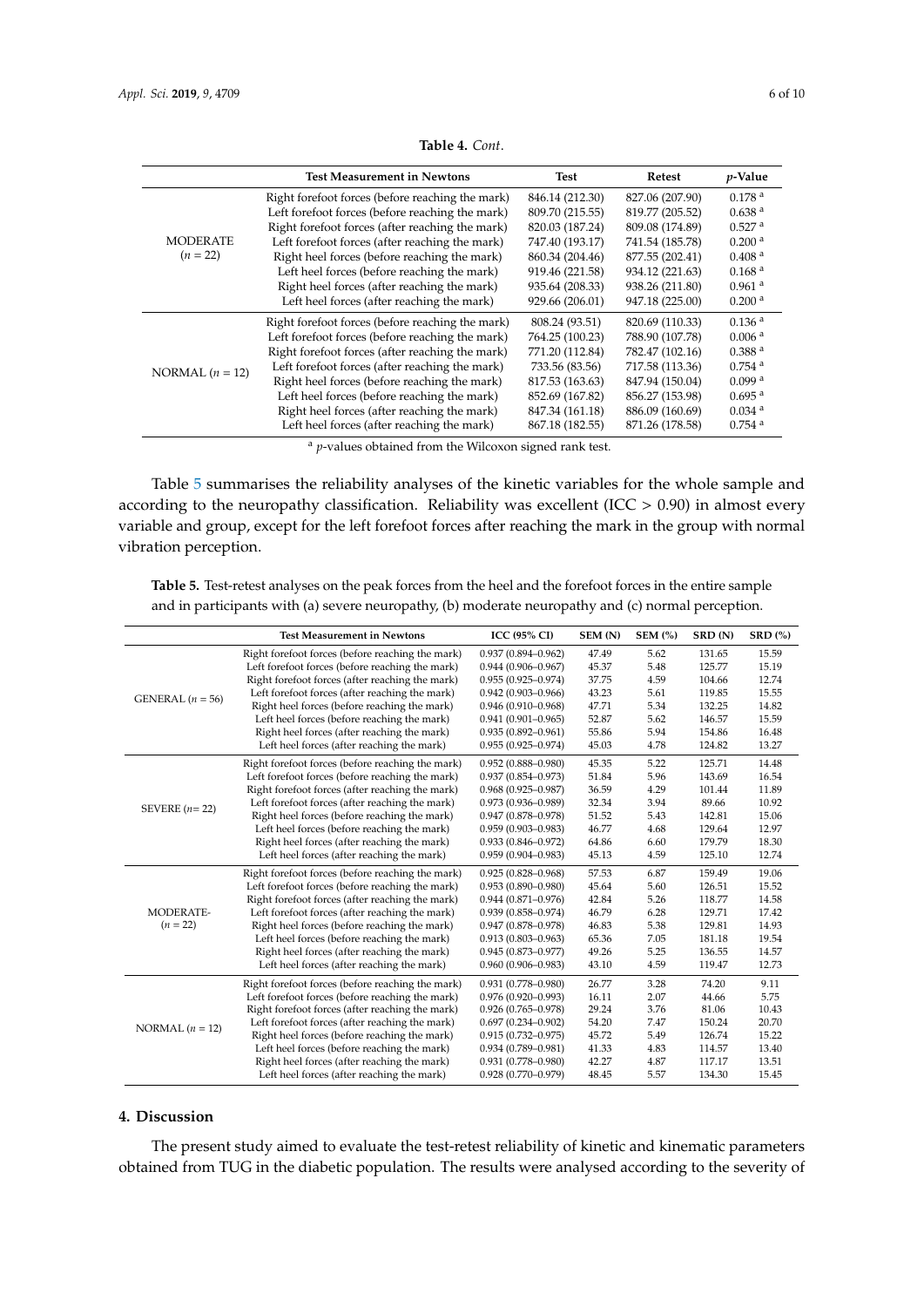neuropathy. The main finding was that almost each variable achieved good (ICC between 0.70 and 0.90) or excellent (>0.90) reliability considering the classification by Munro et al. [\[20\]](#page-8-15).

The reliability of TUG seemed to be conditioned by the severity of neuropathy since the ICC was higher than 0.90 (excellent) for participants with moderate neuropathy and patients with normal foot vibration perception, but just good (0.70 to 0.90) for patients with severe neuropathy. Therefore, although the TUG is reliable in T2DM patients, changes in the duration of the phases (single and double support) must be taken with caution since the %SEM may be relatively high in some cases (over 10%). Furthermore, we can observe how the SRD of the required time to complete the TUG was higher in patients with severe neuropathy. These results must be considered by clinicians and researchers in order to interpret their results when using TUG in the T2DM population. This is relevant since a previous study showed that patients with diabetic neuropathy have worse health-related quality of life and lower functional status than patients without diabetic neuropathy [\[21\]](#page-8-16). Neuropathy leads to balance impairments [\[22\]](#page-8-17), gait and mobility alterations [\[23,](#page-8-18)[24\]](#page-8-19) and an increased risk of falls [\[25\]](#page-8-20). In addition, patients with T2DM seem to be more susceptible to falls and consequently to bone fractures [\[26–](#page-8-21)[28\]](#page-9-0). Due to the relevance of diabetic neuropathy in patients with T2DM, future studies aimed at improving physical conditioning variables should consider that the smallest clinically relevant improvement may be higher in T2DM patients with this complication.

To our knowledge, this is the first study to assess the reliability of TUG according to the severity of neuropathy. Only one previous study has evaluated the reliability of TUG in the diabetic population [\[29\]](#page-9-1). That study was conducted on a sample of 18 older adults with T2DM, and no classification of the participants was performed. Furthermore, that study only evaluated the time needed to complete the TUG and not any other measure such as the duration of walking phases or kinetic parameters. Comparing results from the present study with those obtained by Alfonso-Rosa, Del Pozo-Cruz, Del Pozo-Cruz, Sanudo and Rogers [\[29\]](#page-9-1), both studies report excellent reliability. However, the ICC and %SEM from that study were 0.98 and 3.5%, respectively, whereas the present study reports an ICC of 0.927 and a %SEM of 4.52. Therefore, the reliability is slightly lower in this study, which may be linked to the greater heterogeneity of the sample in the current study. In this regard, it must be noted that the study by Alfonso-Rosa, Del Pozo-Cruz, Del Pozo-Cruz, Sanudo and Rogers [\[29\]](#page-9-1) was conducted on 18 older adults with T2DM, while the current one was conducted with 56 adults aged 65.35 (8.56) years.

The current study reported not only the SEM but also the SRD, which is extremely relevant for clinicians and researchers since it indicates whether the differences obtained as a consequence of an intervention program could be considered clinically important [\[30\]](#page-9-2). A previous study in T2DM [\[29\]](#page-9-1) established the SRD for the TUG at 9.8%, whereas in the present study the SRD was 12.55%. This difference could be also explained by the heterogeneity of the sample in the current study. In this regard, the results from the previous study were limited to older adults. Thus, those studies conducted with samples comprised of adults (but not limited older adults) had no information about the reliability and the minimal clinically important difference to interpret their results. Therefore, the current study was needed since it is the first to provide reliability information in a sample comprised of adults (not limited to older adults).

Test-retest analyses have been also reported in kinematic parameters, taking into account the heel and the forefoot forces during the TUG. The results revealed that the reliability of the heel and forefoot forces could be considered as excellent, so future studies can confidently use this as a measurement to evaluate gait patterns in T2DM patients. People with diabetic neuropathy often have balance problems while performing common activities such as walking or ascending/descending stairs [\[31\]](#page-9-3). Furthermore, the postural mechanisms at the ankle joints are impaired in diabetic neuropathy patients during quiet standing [\[32\]](#page-9-4). Thus, postural instability and gait imbalance in diabetic neuropathy may contribute to a high risk of fall incidence, especially in the geriatric population [\[7,](#page-8-2)[31\]](#page-9-3). Therefore, future studies should be focused on the implementation of interventions aimed to modify gait parameters to reduce the risk of falling in T2DM patients. The current study provides useful information in order to interpret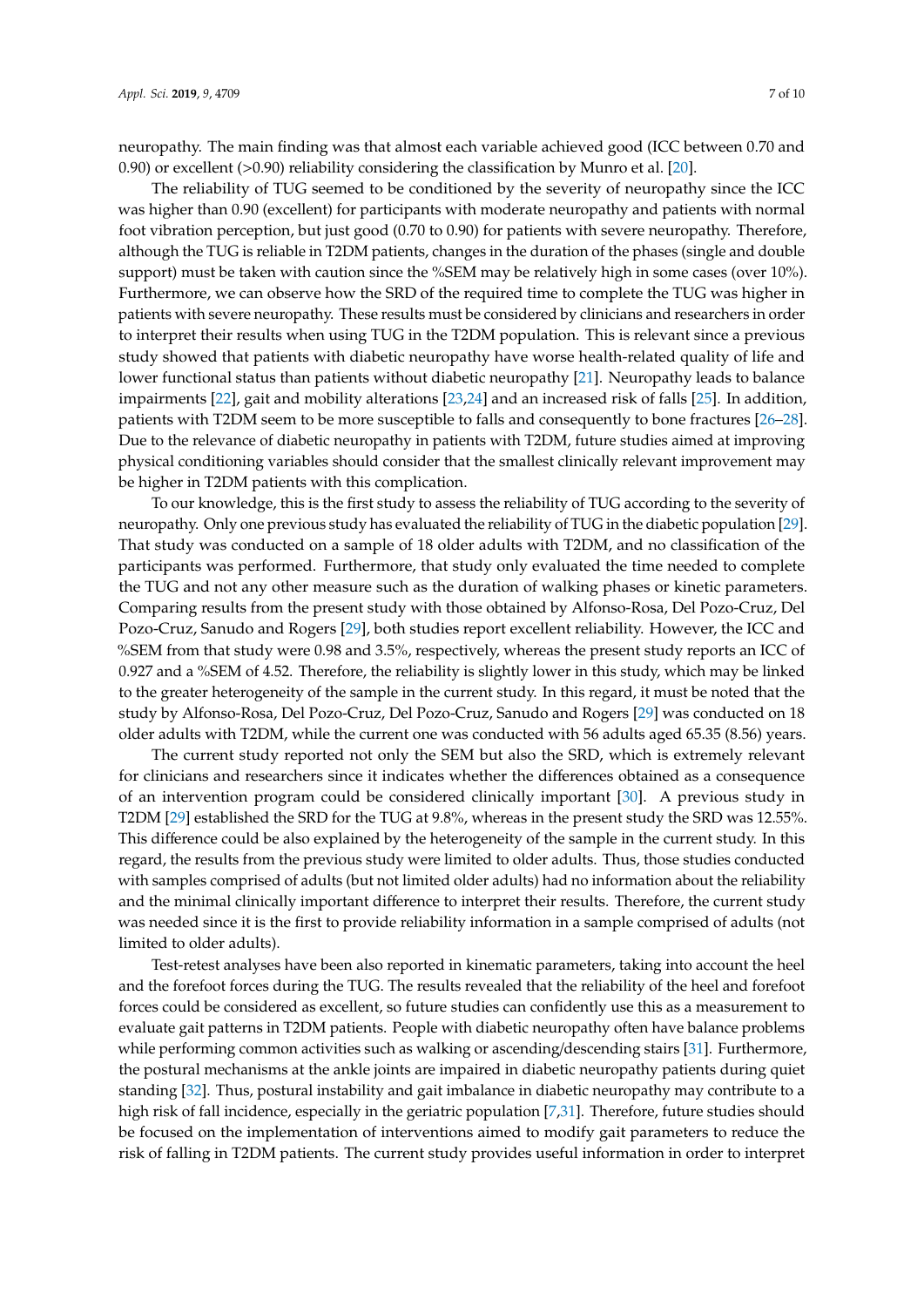changes achieved after a specific program, stating the minimal clinically relevant change for kinetic and kinematic variables.

The present study has two main limitations. First, although the sample size  $(n = 56)$  was sufficient to conduct this test-retest reliability analysis, the group with no alteration in the foot vibration threshold was comprised of only 12 people. The second limitation may be related to the inclusion criteria and the difficulty in determining that peripheral neuropathy is caused by diabetes. Even though the inclusion and exclusion criteria were very restrictive (excluding people with other diseases and people who were taking drugs that may potentially affect balance and gait), there could be other non-diagnosed diseases, environmental factors or healthy/unhealthy habits that may increase or reduce neuropathy. In spite of these two limitations, this study succeeded at reporting reliability parameters according to the severity of neuropathy in patients with T2DM.

## **5. Conclusions**

The reliability of TUG was excellent for the whole sample and the groups with non-severe neuropathy. However, it was just good for the group with severe neuropathy. Regarding the kinetic and kinematic parameters, the reliability was good or excellent for almost every variable and group. The present study reports the minimal change that may be considered real (SRD) and the SEM, which should be considered by future studies aimed to assess the effects of interventions on different variables related to the TUG.

**Author Contributions:** F.J.D.-M., J.C.A., M.A.H.-M. conceived the study. F.J.D.-M., S.V. and D.C.-M. collected the data. F.J.D.-M., N.G., L.J.M., D.C.-M. analysed the data. S.V., N.G. and D.C.-M. designed the figures and tables. F.J.D.-M., J.C.A. and D.C.-M. wrote the manuscript. S.V., M.A.H.-M., L.J.M., and N.G. provided critical revisions on successive drafts. All authors approved the manuscript in its final form.

**Acknowledgments:** The author SV is supported by a grant from the regional Department of Economy and Infrastructure of the Government of Extremadura and European Social Fund (PD16008). We are grateful to the Primary Care Centre "Manuel Encinas" in Cáceres for helping recruit the participants for this study. The funders had no role in study design, data collection and analysis, decision to publish, or preparation of the manuscript.

**Conflicts of Interest:** The authors declare no competing interests.

## **Abbreviations**

| ADA               | American Diabetes Association                  |
|-------------------|------------------------------------------------|
| BMI               | Body mass index                                |
| DM                | Diabetes mellitus                              |
| ICC               | Intraclass correlation coefficient             |
| T <sub>2</sub> DM | Type 2 diabetes mellitus                       |
| TUG               | Timed up and go                                |
| SEM               | Standard error of measurement                  |
| <b>SPSS</b>       | <b>Statistical Package for Social Sciences</b> |
| $\cap$            | $\sigma$ 11 $\sigma$ 1 1.66                    |

SRD Smallest real difference

## **References**

- <span id="page-7-0"></span>1. Alam, U.; Asghar, O.; Azmi, S.; Malik, R.A. General aspects of diabetes mellitus. *Handb. Clin. Neurol.* **2014**, *126*, 211–222. [\[CrossRef\]](http://dx.doi.org/10.1016/b978-0-444-53480-4.00015-1) [\[PubMed\]](http://www.ncbi.nlm.nih.gov/pubmed/25410224)
- <span id="page-7-1"></span>2. Ogurtsova, K.; da Rocha Fernandes, J.D.; Huang, Y.; Linnenkamp, U.; Guariguata, L.; Cho, N.H.; Cavan, D.; Shaw, J.E.; Makaroff, L.E. IDF Diabetes Atlas: Global estimates for the prevalence of diabetes for 2015 and 2040. *Diabetes Res. Clin. Pract.* **2017**, *128*, 40–50. [\[CrossRef\]](http://dx.doi.org/10.1016/j.diabres.2017.03.024) [\[PubMed\]](http://www.ncbi.nlm.nih.gov/pubmed/28437734)
- <span id="page-7-2"></span>3. ADA. American Diabetes Association: Economic costs of diabetes in the US in 2012. *Diabetes Care* **2013**, *36*, 1033–1046.
- <span id="page-7-3"></span>4. Boulton, A.J.; Malik, R.A.; Arezzo, J.C.; Sosenko, J.M. Diabetic somatic neuropathies. *Diabetes Care* **2004**, *27*, 1458–1486. [\[CrossRef\]](http://dx.doi.org/10.2337/diacare.27.6.1458)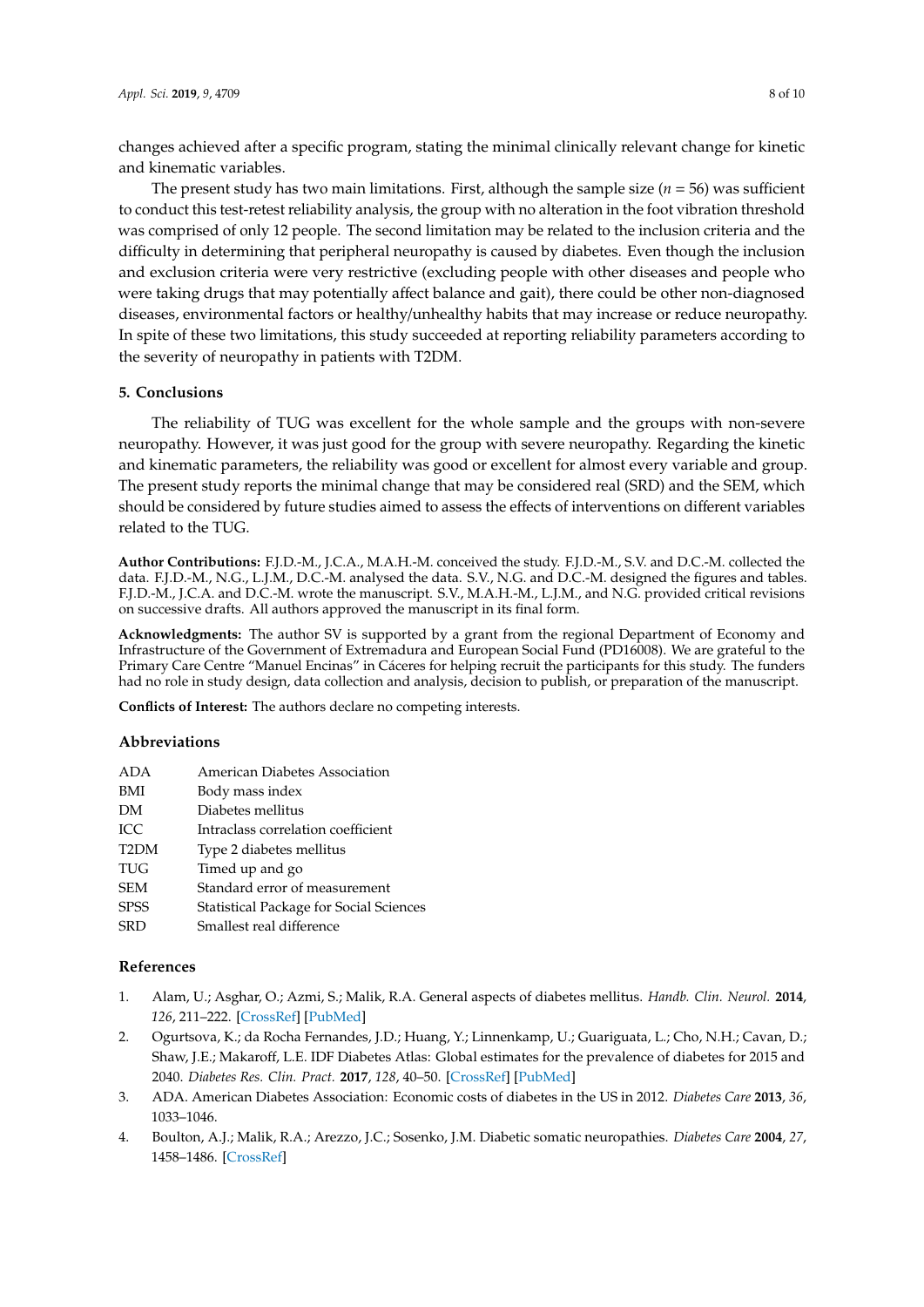- <span id="page-8-0"></span>5. Thomas, P.K. Classification, differential diagnosis, and staging of diabetic peripheral neuropathy. *Diabetes* **1997**, *46* (Suppl. 2), S54–S57. [\[CrossRef\]](http://dx.doi.org/10.2337/diab.46.2.S54)
- <span id="page-8-1"></span>6. Andersen, H.; Nielsen, S.; Mogensen, C.E.; Jakobsen, J. Muscle strength in type 2 diabetes. *Diabetes* **2004**, *53*, 1543–1548. [\[CrossRef\]](http://dx.doi.org/10.2337/diabetes.53.6.1543) [\[PubMed\]](http://www.ncbi.nlm.nih.gov/pubmed/15161759)
- <span id="page-8-2"></span>7. Mustapa, A.; Justine, M.; Mohd Mustafah, N.; Jamil, N.; Manaf, H. Postural control and gait performance in the diabetic peripheral neuropathy: A systematic review. *BioMed Res. Int.* **2016**, *2016*, 9305025. [\[CrossRef\]](http://dx.doi.org/10.1155/2016/9305025) [\[PubMed\]](http://www.ncbi.nlm.nih.gov/pubmed/27525281)
- <span id="page-8-3"></span>8. Van Deursen, R.; Simoneau, G.G. Foot and ankle sensory neuropathy, proprioception, and postural stability. *J. Orthop. Sports Phys. Ther.* **1999**, *29*, 718–726. [\[CrossRef\]](http://dx.doi.org/10.2519/jospt.1999.29.12.718)
- <span id="page-8-4"></span>9. Ducic, I.; Short, K.W.; Dellon, A.L. Relationship between loss of pedal sensibility, balance, and falls in patients with peripheral neuropathy. *Ann. Plast. Surg.* **2004**, *52*, 535–540. [\[CrossRef\]](http://dx.doi.org/10.1097/01.sap.0000122654.65588.f0)
- <span id="page-8-5"></span>10. Boulton, A.J.M. Chapter 8—Diabetic neuropathy and foot complications. In *Handbook of Clinical Neurology*; Zochodne, D.W., Malik, R.A., Eds.; Elsevier: Amsterdam, The Netherlands, 2014; Volume 126, pp. 97–107.
- <span id="page-8-6"></span>11. Young, M.J.; Breddy, J.L.; Veves, A.; Boulton, A.J. The prediction of diabetic neuropathic foot ulceration using vibration perception thresholds. A prospective study. *Diabetes Care* **1994**, *17*, 557–560. [\[CrossRef\]](http://dx.doi.org/10.2337/diacare.17.6.557)
- <span id="page-8-7"></span>12. Abbott, C.A.; Vileikyte, L.; Williamson, S.; Carrington, A.L.; Boulton, A.J. Multicenter Study of the Incidence of and Predictive Risk Factors for Diabetic Neuropathic Foot Ulceration. *Diabetes Care* **1998**, *21*, 1071–1075. [\[CrossRef\]](http://dx.doi.org/10.2337/diacare.21.7.1071)
- <span id="page-8-8"></span>13. Macgilchrist, C.; Paul, L.; Ellis, B.M.; Howe, T.E.; Kennon, B.; Godwin, J. Lower-limb risk factors for falls in people with diabetes mellitus. *Diabetic Med.* **2010**, *27*, 162–168. [\[CrossRef\]](http://dx.doi.org/10.1111/j.1464-5491.2009.02914.x) [\[PubMed\]](http://www.ncbi.nlm.nih.gov/pubmed/20546259)
- <span id="page-8-9"></span>14. Allet, L.; Armand, S.; de Bie, R.A.; Golay, A.; Pataky, Z.; Aminian, K.; de Bruin, E.D. Clinical factors associated with gait alterations in diabetic patients. *Diabetic Med.* **2009**, *26*, 1003–1009. [\[CrossRef\]](http://dx.doi.org/10.1111/j.1464-5491.2009.02811.x) [\[PubMed\]](http://www.ncbi.nlm.nih.gov/pubmed/19900232)
- <span id="page-8-10"></span>15. Ward, R.E.; Boudreau, R.M.; Caserotti, P.; Harris, T.B.; Zivkovic, S.; Goodpaster, B.H.; Satterfield, S.; Kritchevsky, S.B.; Schwartz, A.V.; Vinik, A.I.; et al. Sensory and motor peripheral nerve function and incident mobility disability. *J. Am. Geriatr. Soc.* **2014**, *62*, 2273–2279. [\[CrossRef\]](http://dx.doi.org/10.1111/jgs.13152) [\[PubMed\]](http://www.ncbi.nlm.nih.gov/pubmed/25482096)
- <span id="page-8-11"></span>16. Dixon, C.J.; Knight, T.; Binns, E.; Ihaka, B.; O'Brien, D. Clinical measures of balance in people with type two diabetes: A systematic literature review. *Gait Posture* **2017**, *58*, 325–332. [\[CrossRef\]](http://dx.doi.org/10.1016/j.gaitpost.2017.08.022) [\[PubMed\]](http://www.ncbi.nlm.nih.gov/pubmed/28865394)
- <span id="page-8-12"></span>17. Deng, H.; He, F.; Zhang, S.; Calleman, C.J.; Costa, L.G. Quantitative measurements of vibration threshold in healthy adults and acrylamide workers. *Int. Arch. Occup. Environ. Health* **1993**, *65*, 53–56. [\[CrossRef\]](http://dx.doi.org/10.1007/BF00586059) [\[PubMed\]](http://www.ncbi.nlm.nih.gov/pubmed/8394840)
- <span id="page-8-13"></span>18. Weir, J.P. Quantifying test-retest reliability using the intraclass correlation coefficient and the SEM. *J. Strength Cond. Rres.* **2005**, *19*, 231–240. [\[CrossRef\]](http://dx.doi.org/10.1519/15184.1)
- <span id="page-8-14"></span>19. Shrout, P.E.; Fleiss, J.L. Intraclass correlations: Uses in assessing rater reliability. *Psychol. Bull.* **1979**, *86*, 420–428. [\[CrossRef\]](http://dx.doi.org/10.1037/0033-2909.86.2.420)
- <span id="page-8-15"></span>20. Munro, B.; Visintainer, M.; Page, E. *Statistical Methods for Health Care Research*; Lippincott Williams & Wilkins: Philadelphia, PA, USA, 1986.
- <span id="page-8-16"></span>21. Riandini, T.; Wee, H.L.; Khoo, E.Y.; Tai, B.C.; Wang, W.; Koh, G.C.; Tai, E.S.; Tavintharan, S.; Chandran, K.; Hwang, S.W. Functional status mediates the association between peripheral neuropathy and health-related quality of life in individuals with diabetes. *Acta Diabetol.* **2018**, *55*, 155–164. [\[CrossRef\]](http://dx.doi.org/10.1007/s00592-017-1077-8)
- <span id="page-8-17"></span>22. Boucher, P.; Teasdale, N.; Courtemanche, R.; Bard, C.; Fleury, M. Postural stability in diabetic polyneuropathy. *Diabetes Care* **1995**, *18*, 638–645. [\[CrossRef\]](http://dx.doi.org/10.2337/diacare.18.5.638)
- <span id="page-8-18"></span>23. Martinelli, A.R.; Mantovani, A.M.; Nozabieli, A.J.L.; Ferreira, D.M.A.; Barela, J.A.; de Camargo, M.R.; Fregonesi, C.E.P.T. Muscle strength and ankle mobility for the gait parameters in diabetic neuropathies. *Foot* **2013**, *23*, 17–21. [\[CrossRef\]](http://dx.doi.org/10.1016/j.foot.2012.11.001)
- <span id="page-8-19"></span>24. Manor, B.; Li, L. Characteristics of functional gait among people with and without peripheral neuropathy. *Gait Posture* **2009**, *30*, 253–256. [\[CrossRef\]](http://dx.doi.org/10.1016/j.gaitpost.2009.04.011) [\[PubMed\]](http://www.ncbi.nlm.nih.gov/pubmed/19473845)
- <span id="page-8-20"></span>25. Richardson, J.K.; Hurvitz, E.A. Peripheral neuropathy: A true risk factor for falls. *J. Gerontol. Ser. A Biol. Sci. Med. Sci.* **1995**, *50*, M211–M215. [\[CrossRef\]](http://dx.doi.org/10.1093/gerona/50A.4.M211) [\[PubMed\]](http://www.ncbi.nlm.nih.gov/pubmed/7614243)
- <span id="page-8-21"></span>26. Wongsurawat, N.; Armbrecht, H.J. Insulin modulates the stimulation of renal 1, 25-dihydroxyvitamin D3 production by parathyroid hormone. *Acta Endocrinol.* **1985**, *109*, 243–248. [\[CrossRef\]](http://dx.doi.org/10.1530/acta.0.1090243) [\[PubMed\]](http://www.ncbi.nlm.nih.gov/pubmed/3893009)
- 27. Pietschmann, P.; Schernthaner, G.; Woloszczuk, W. Serum osteocalcin levels in diabetes mellitus: Analysis of the type of diabetes and microvascular complications. *Diabetologia* **1988**, *31*, 892–895. [\[CrossRef\]](http://dx.doi.org/10.1007/BF00265373) [\[PubMed\]](http://www.ncbi.nlm.nih.gov/pubmed/3266486)